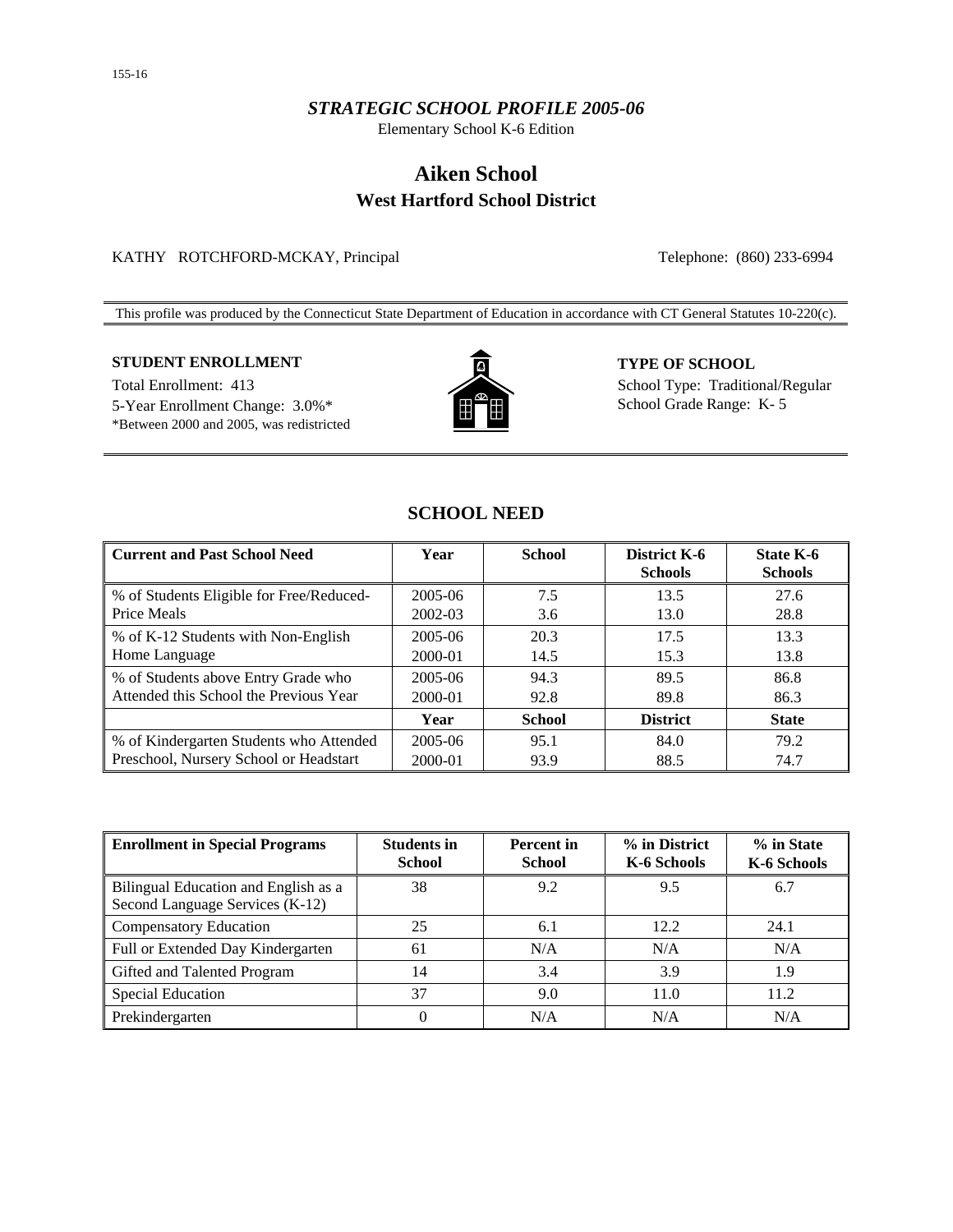| <b>Race/Ethnicity</b> | <b>Number</b> | <b>Percent</b> | 31.7%<br><b>Total Minority 2005-06</b> |
|-----------------------|---------------|----------------|----------------------------------------|
| American Indian       | h             | 1.5            | 20.0%<br><b>Total Minority 2000-01</b> |
| Asian American        | 69            | 16.7           |                                        |
| <b>Black</b>          | 37            | 9.0            |                                        |
| Hispanic              | 19            | 4.6            | /大 里                                   |
| White                 | 282           | 68.3           |                                        |

| <b>Total Minority 2005-06</b> | 31.7% |
|-------------------------------|-------|
| <b>Total Minority 2000-01</b> | 20.0% |



#### **EFFORTS TO REDUCE RACIAL, ETHNIC, AND ECONOMIC ISOLATION**

Connecticut law requires that school districts provide educational opportunities for their students to interact with students and teachers from diverse racial, ethnic, and economic backgrounds. This may occur through programs with other schools, distance learning, or other experiences. Below is the description submitted by this school of how it provides such experiences.

The Aiken community has provided outreach to the larger community through a number of initiatives during this past year. Food drives were held to support the local food pantry. Toy and clothing drives were also conducted to support the children's hospital and families in need. Students collected money for the victims of Hurricane Katrina, raising over \$1,500 for this initiative. In addition, students sponsored walkers and participated in two walk-a-thons to support cancer research. A lemonade stand was coordinated by our first graders to support this effort in the fall. In addition, during June at the Fun Fair, students, parents and staff manned a booth to raise money for cancer. During this past year diversity was explored through professional development led by our English as a Second Language coordinator, ESOL teachers and Spanish teacher. Staff discussed the nuances of different cultural backgrounds that exist in the Aiken community to raise awareness and understanding of our students and families. In addition, monthly assemblies celebrated our rich, diverse backgrounds. Students researched their native countries and created projects to present to their classmates with a focus on native customs, clothing and food. Several parents joined students to help create a special food selection from their country and students were able to sample these wonderful dishes.

Through a West Hartford Foundation grant, students were able to recognize and understand diversity through presenting puppet skits. The skits were written and performed by fourth and fifth grade students. They focused on understanding differences and being tolerant, handling problems with friends and demonstrating responsible behavior. The skits were performed in primary classrooms and at a school wide assembly.

The social studies curriculum also helps students to be more aware of diversity through the study of other countries around the world and their cultures. Students learn about the geography, educational systems, customs and celebrations that make each country unique. During this past year our Cultural Council provided presentations highlighting music and dance from other cultures.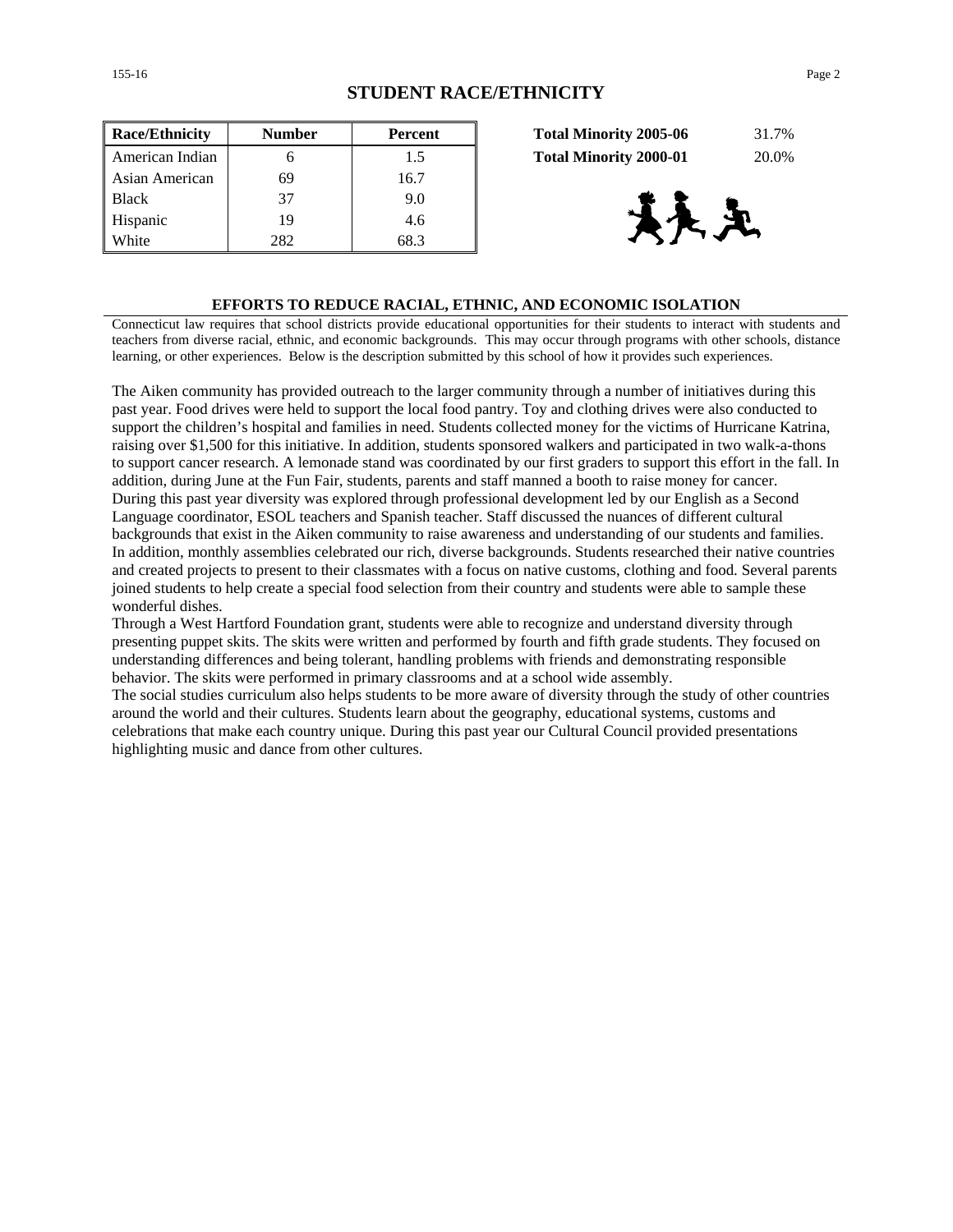## **SCHOOL RESOURCES**

| fime*<br><b>Instructional</b>               | School | <b>District</b><br>K-0 | $\mathbf{r}$<br>State  <br>K-0 |
|---------------------------------------------|--------|------------------------|--------------------------------|
| Total Hours of<br>Year<br>: Instruction Per | 991    | QQ                     | 988                            |

\*State law requires at least 900 hours for grades 1 through 12 and full-day kindergarten, and 450 hours for half-day kindergarten.

| <b>TECHNOLOGY</b> | % of Classrooms, Libraries,<br>and Laboratories Wired for: | <b>School</b> | District K-6 | State K-6 |
|-------------------|------------------------------------------------------------|---------------|--------------|-----------|
|                   | Video                                                      | 100.0         | 100.0        | 63.0      |
|                   | Voice                                                      | 100.0         | 100.0        | 72.3      |
|                   | Internet Access                                            | 100.0         | 100.0        | 96.5      |
|                   | Multi-Room Network (LAN)                                   | 100.0         | 100.0        | 77.3      |

| <b>Computers</b>                                | <b>School</b> | Dist K-6 | <b>State K-6</b> | This school                   |
|-------------------------------------------------|---------------|----------|------------------|-------------------------------|
| # of Students Per Academic Computer             | 4.8           | 4.1      | 3.9              | does not have a               |
| % of Computers that are High or Moderate Power  | 100.0         | 95.0     | 80.8             | functional<br>satellite link. |
| % of Computers with Internet Access, All Speeds | 100.0         | 100.0    | 96.5             |                               |
| % of Computers with High Speed Internet Access  | 100.0         | 100.0    | 95.4             |                               |
| % of Internet Computers with Filtering Software | 100.0         | 100.0    | 97.6             |                               |

### **LIBRARY MATERIALS**

Free on-line access to periodicals, newspapers, and other resources is available to all Connecticut schools through the Connecticut Digital Library.

| <b>Print and Non-Print Materials</b>                    | <b>School</b> | Dist K-6 | State K-6 |
|---------------------------------------------------------|---------------|----------|-----------|
| # of Print Volumes Per Student*                         | 34.7          | 32.4     | 27.2      |
| % of Print Volumes Purchased in<br>the Last Three Years | 20.9          | 11.5     | 13.6      |
| # of Print Periodical Subscriptions                     | 13            | 21.5     | 15.1      |
| # of Non-Print Materials                                | 69            | 247.7    | 408.8     |

\*Because a certain number of volumes are needed for a library of adequate breadth and depth, a small school may need a higher number of volumes per student.

## **STAFFING RESOURCES**



|       | <b>Average Class Size</b> | <b>School</b> | <b>District</b> | <b>State</b> | Administrators |                                  | 1.0 | 1.0 |
|-------|---------------------------|---------------|-----------------|--------------|----------------|----------------------------------|-----|-----|
| Gr. K | $2005 - 06$               | 20.3          | 20.2            | 18.3         |                | Department Chairs                | 0.0 | 0.0 |
|       | 2000-01                   | 22.0          | 19.3            | 18.1         |                | Library/Media Staff              | 1.0 | 1.0 |
| Gr. 2 | 2005-06                   | 22.3          | 19.5            | 19.7         |                | Counselors, Social Workers,      | 0.3 | 0.7 |
|       | 2000-01                   | 19.0          | 19.7            | 19.5         |                | and School Psychologists         |     |     |
| Gr. 5 | $2005 - 06$               | 24.7          | 22.4            | 21.2         |                | <b>Other Professionals</b>       | 1.5 | 1.5 |
|       | 2000-01                   | 21.0          | 20.8            | 21.7         |                | # of Non-Certified Instructional | 3.0 | 3.0 |

| <b>G RESOURCES</b>   |               | <b>School Staff Count</b><br><b>Full-Time Equivalent</b> | 2005-06      | 2004-05 |                                  |      |      |
|----------------------|---------------|----------------------------------------------------------|--------------|---------|----------------------------------|------|------|
| # of Certified Staff |               |                                                          |              |         |                                  |      |      |
|                      |               |                                                          |              |         | <b>Teachers</b>                  | 27.9 | 26.9 |
| 'lass Size           | <b>School</b> | <b>District</b>                                          | <b>State</b> |         | Administrators                   | 1.0  | 1.0  |
| 2005-06              | 20.3          | 20.2                                                     | 18.3         |         | Department Chairs                | 0.0  | 0.0  |
| 2000-01              | 22.0          | 19.3                                                     | 18.1         |         | Library/Media Staff              | 1.0  | 1.0  |
| 2005-06              | 22.3          | 19.5                                                     | 19.7         |         | Counselors, Social Workers,      | 0.3  | 0.7  |
| 2000-01              | 19.0          | 19.7                                                     | 19.5         |         | and School Psychologists         |      |      |
| 2005-06              | 24.7          | 22.4                                                     | 21.2         |         | <b>Other Professionals</b>       | 1.5  | 1.5  |
| 2000-01              | 21.0          | 20.8                                                     | 21.7         |         | # of Non-Certified Instructional | 3.0  | 3.0  |

| <b>Professional Staff Race/Ethnicity</b>                 | 2005-06       | 2004-05             | 2000-01   |
|----------------------------------------------------------|---------------|---------------------|-----------|
| % Minority                                               | 2.7           | 2.8                 | 2.6       |
| <b>Professional Staff Experience and Training</b>        | <b>School</b> | <b>District K-6</b> | State K-6 |
| Average Number of Years Experience in Connecticut        | 9.7           | 10.9                | 12.8      |
| % with Master's Degree or Above                          | 56.8          | 70.1                | 80.5      |
| % Trained as Mentors, Assessors, or Cooperating Teachers | 32.4          | 34.4                | 30.4      |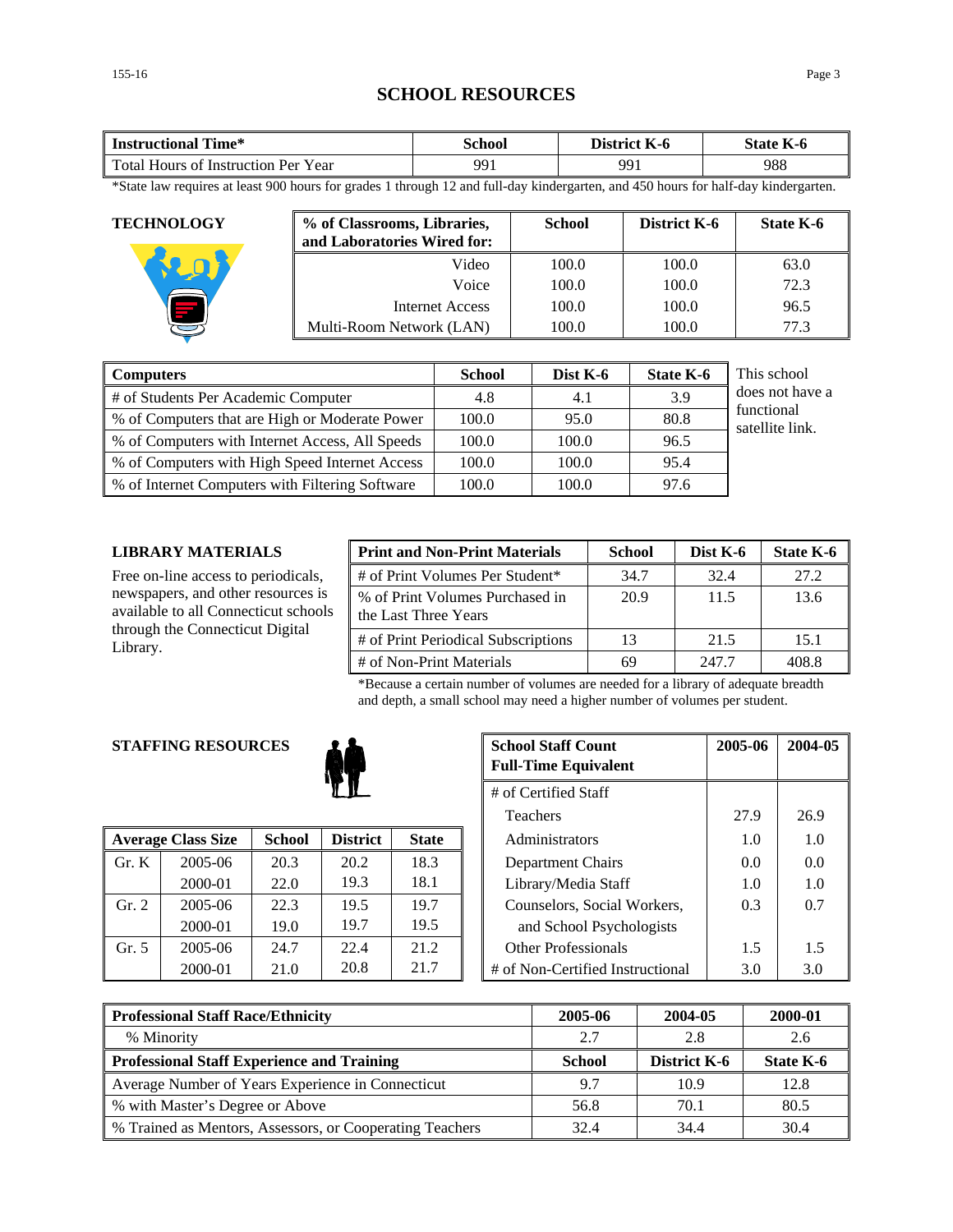| <b>Selected Subject Areas, Grade 5</b> |               | <b>Estimated Hours of Instruction Per Year</b> | Computer/    |                                       |
|----------------------------------------|---------------|------------------------------------------------|--------------|---------------------------------------|
|                                        | <b>School</b> | <b>District</b>                                | <b>State</b> | <b>Technology</b><br><b>Supported</b> |
| Art                                    | 36            | 36                                             | 32           | N <sub>0</sub>                        |
| <b>Computer Education</b>              | $\Omega$      | $\overline{2}$                                 | 17           | N/A                                   |
| English Language Arts*                 | 433           | 420                                            | 425          | Yes                                   |
| Family and Consumer Science            | $\Omega$      | $\Omega$                                       |              | N/A                                   |
| Health                                 | 31            | 30                                             | 23           | N <sub>0</sub>                        |
| Library Media Skills                   | 18            | 18                                             | 19           | <b>Yes</b>                            |
| Mathematics*                           | 202           | 200                                            | 192          | Yes                                   |
| Music                                  | 36            | 36                                             | 34           | Yes                                   |
| Physical Education                     | 54            | 54                                             | 41           | N <sub>0</sub>                        |
| Science*                               | 75            | 79                                             | 96           | Yes                                   |
| Social Studies*                        | 70            | 73                                             | 96           | No.                                   |
| <b>Technology Education</b>            | $\Omega$      | $\Omega$                                       |              | N/A                                   |
| <b>World Languages</b>                 | 36            | 41                                             | 11           | N <sub>0</sub>                        |

## **SCHOOL PROCESSES**

\*Interdisciplinary Approach

## **World Language**

Formal instruction (at least 1 hour per week) in a world language starts in grade 4 in this school. In Connecticut, 13.4% of K-6 schools have started world language instruction at this grade or earlier.

| Types of Remedial Instructional Services<br><b>Provided to Students Lacking Basic Skills</b> | Available in<br><b>Mathematics</b> | Available in<br><b>Language Arts</b> |
|----------------------------------------------------------------------------------------------|------------------------------------|--------------------------------------|
| Pull-Out Instruction                                                                         | No                                 | Yes                                  |
| In-Class Tutorial                                                                            | No                                 | No                                   |
| After School Program                                                                         | N <sub>0</sub>                     | N <sub>0</sub>                       |
| Summer School (2005)                                                                         | Yes                                | Yes                                  |
| <b>Other</b>                                                                                 | N <sub>0</sub>                     | No                                   |



#### **Interactive Distance Learning**

This school does not utilize interactive distance learning. Interactive distance learning ranges from on-line courses with student-instructor interaction via the internet to live classroom interaction through two-way audio and video transmissions.

| <b>Student and Teacher Statistics</b>                                                    | <b>School</b> | <b>District K-6</b> | State K-6 |
|------------------------------------------------------------------------------------------|---------------|---------------------|-----------|
| ↓% of Students Retained in Grade after 2004-05 School Year                               | 0.2           | 0.3                 |           |
| Teacher Attendance, 2004-05: Average # of Days Absent Due<br>to Illness or Personal Time | 7.5           | 6.7                 | 8.4       |
| % Certified Staff Assigned to Same School the Previous Year                              | 83.8          | 80.1                | 84.5      |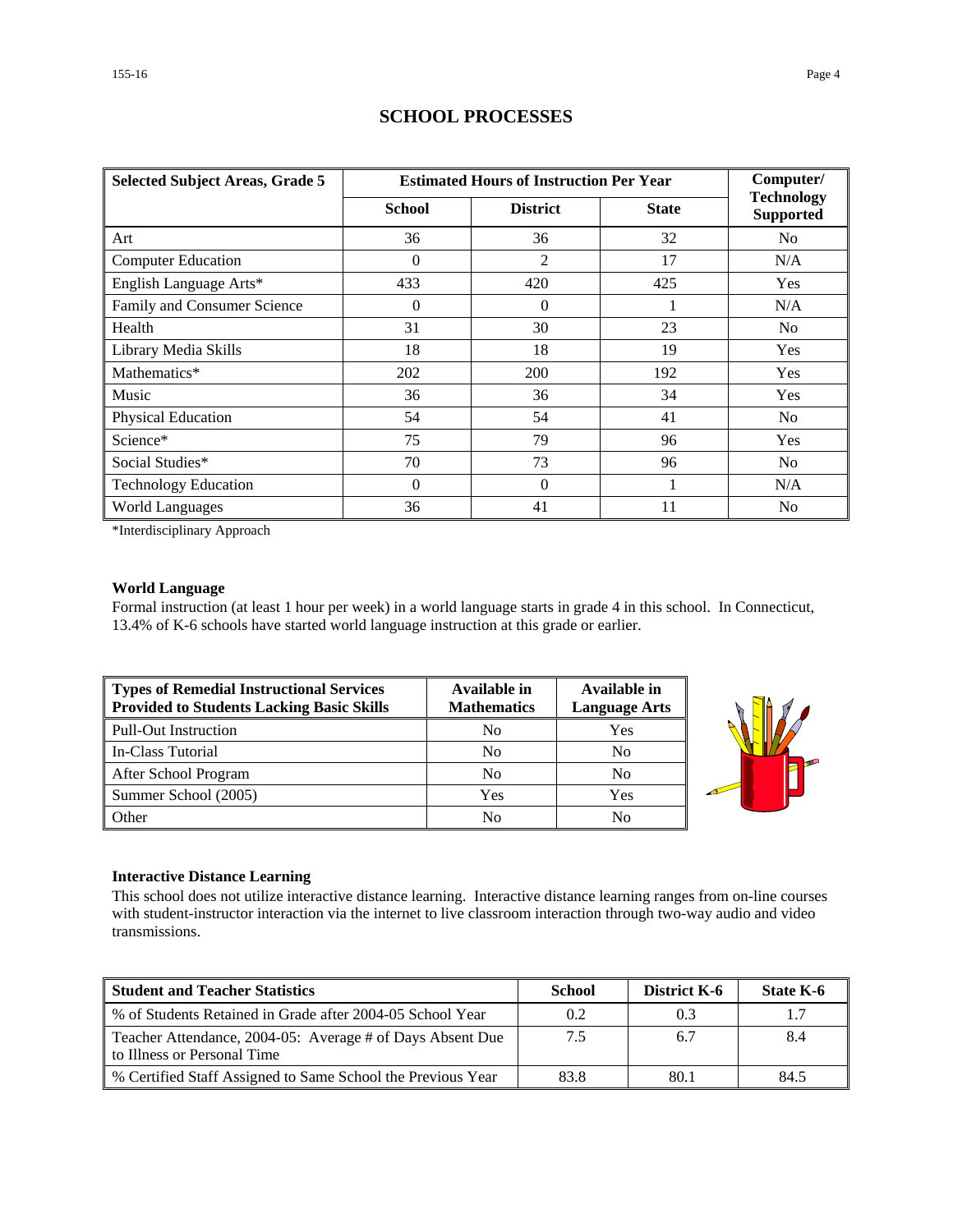## **STUDENT PERFORMANCE**

**Connecticut Mastery Test, Fourth Generation, % Meeting State Goal:** The state goal was established with the advice and assistance of a cross section of Connecticut educators. The Goal level is more demanding than the state Proficient level, but not as high as the Advanced level, reported in the No Child Left Behind Report Cards.

|                          | <b>Connecticut Mastery Test</b> | <b>School</b> | <b>District</b> | <b>State</b> | <b>Of All Schools in State</b> |           |
|--------------------------|---------------------------------|---------------|-----------------|--------------|--------------------------------|-----------|
| % Meeting State Goal in: |                                 |               |                 |              | Lowest $%$                     | Highest % |
| Grade 3                  | Reading                         | 71.4          | 60.5            | 54.4         | 2.0                            | 94.3      |
|                          | Writing                         | 75.0          | 68.4            | 61.0         | 2.4                            | 100.0     |
|                          | <b>Mathematics</b>              | 68.8          | 66.8            | 56.3         | 4.1                            | 100.0     |
| Grade 4                  | Reading                         | 78.7          | 71.5            | 57.8         | 2.8                            | 96.4      |
|                          | Writing                         | 77.0          | 68.6            | 62.8         | 2.8                            | 96.1      |
|                          | Mathematics                     | 67.2          | 68.9            | 58.8         | 3.4                            | 96.4      |
| Grade 5                  | Reading                         | 82.7          | 75.9            | 60.9         | 0.0                            | 97.1      |
|                          | Writing                         | 85.1          | 76.1            | 65.0         | 5.6                            | 98.3      |
|                          | <b>Mathematics</b>              | 82.7          | 73.2            | 60.7         | 0.0                            | 100.0     |
| Grade 6                  | Reading                         | N/A           | N/A             | N/A          | N/A                            | N/A       |
|                          | Writing                         | N/A           | N/A             | N/A          | N/A                            | N/A       |
|                          | <b>Mathematics</b>              | N/A           | N/A             | N/A          | N/A                            | N/A       |



The figures above were calculated differently than those reported in the No Child Left Behind (NCLB) Report Cards. Unlike NCLB figures, these results reflect the performance of students with scoreable tests who were enrolled in the district at the time of testing, regardless of the length of time they were enrolled in the district.

| <b>Physical Fitness</b> |                       | <b>School</b> | <b>District</b> | <b>State</b> |
|-------------------------|-----------------------|---------------|-----------------|--------------|
|                         | % Passing All 4 Tests |               |                 |              |
|                         | Grade 4               | 71.9          | 37.3            | 33.6         |
|                         | Grade 6               | N/A           | N/A             | N/A          |

| ness<br>.11 4 Tests | School | <b>District</b> | <b>State</b> | <b>Student Attendance</b> | <b>School</b> | <b>District</b><br>K-6 | <b>State</b><br>K-6 |
|---------------------|--------|-----------------|--------------|---------------------------|---------------|------------------------|---------------------|
| Grade 4             | 71 Q   | 37.3            | 33.6         | % on October 1, 2005      | 97.8          | 98.0                   | 96.5                |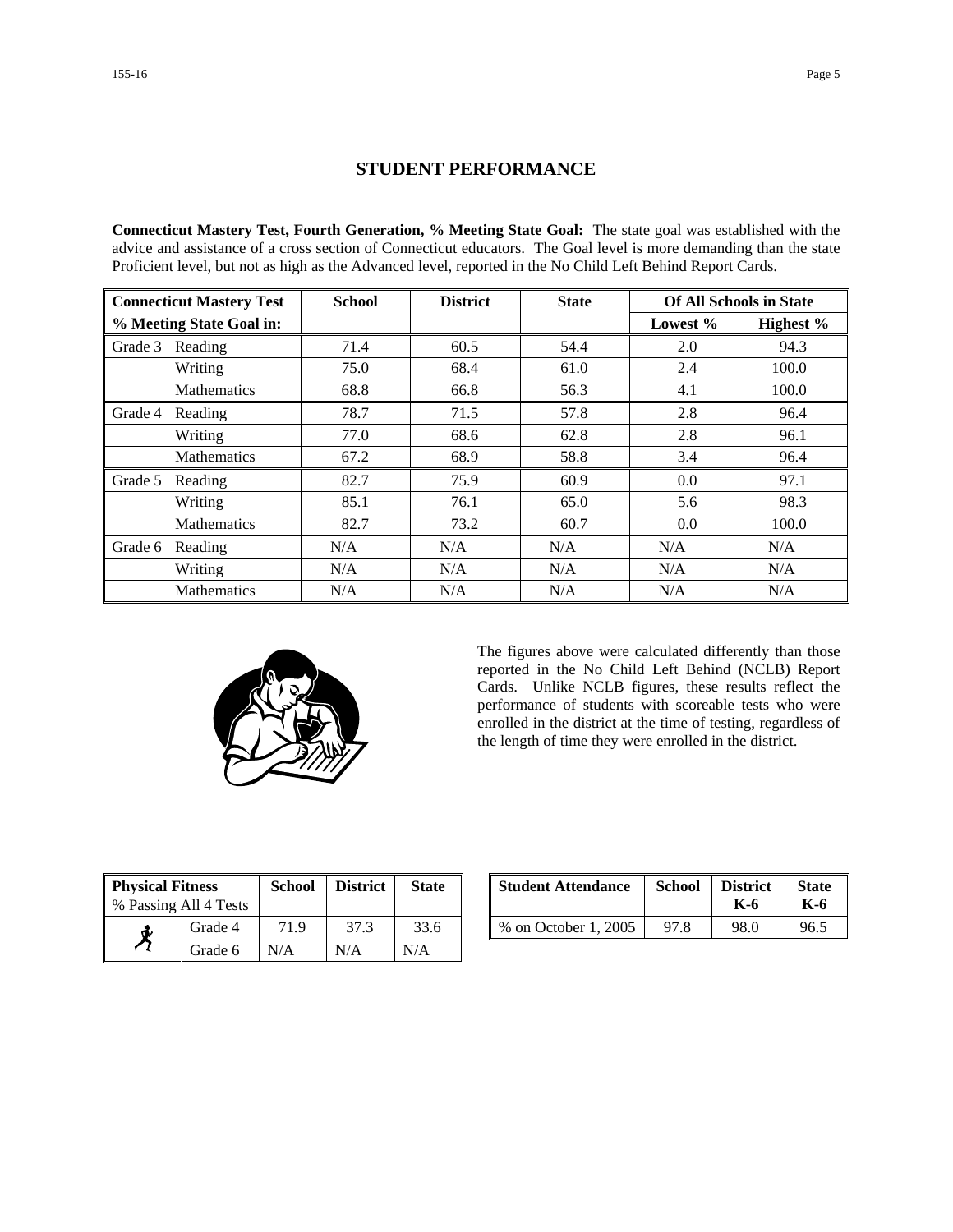#### **EVIDENCE OF SUSTAINED IMPROVEMENTS IN STUDENT ACCOMPLISHMENTS**

Below is a summary, submitted by this school, of the major trends in student performance and accomplishments that indicate sustained improvement over time. Also, areas of need are identified and plans to address these needs are presented.

#### *Improvements in Student Performance and Achievement*

Fourth grade student performance on the Connecticut Mastery Test was above goal in reading (78.7%) when compared with the district at 71.5%. This increase is attributed to the intense focus in reading comprehension and writing in kindergarten through fifth grade during this past year. The same was true in writing (77%) when compared with the district average 0f 68.6%. Math performance (67.2%) was slightly below the district average of 69%. This was the first year that students were assessed through the Connecticut Mastery Test at third and fifth grades. At third grade, students were above goal in reading (71.4%) as compared with the district goal of 60.5%. Writing scores were at 75% mastery compared with the district average of 68.4%. Math scores were at 68.8 % mastery compared to the district average of 66.8%. At fifth grade, students were significantly above the district average in all areas. Reading was at 82.7% compared with the district average of 75.9%; writing was at 85.1% compared with the district average of 76.1%; and math was at 82.7% compared with the district average of 73.2%. Fourth and fifth grade students continue to be actively involved in the Arts programs offered at Aiken. Over 90% of students participate in band, orchestra and/ or chorus. Many students also participated in Inter Elementary band and orchestra, designated for the most accomplished musicians and singers. Students continue to demonstrate a high level of leadership through their work in Student Council, Safety Patrol and volunteering as student mentors in classrooms.

#### *Needs and Improvement Plans*

In reviewing current assessment data, math will be an area of focus at all grade levels, as the Trailblazers program is implemented through grade 5. Specific goals and objectives will address areas of need and action plans will design the methods and resources necessary for implementation. Staff development training, bi-weekly grade level seminars and evaluation of instructional strategies will be utilized in concert with ongoing assessment to chart student progress.

#### **SUPPLEMENTAL SCHOOL INFORMATION**

The space below was optionally used by this school to describe aspects of the school not presented elsewhere in the profile. For instance, character education or programs designed to improve school climate may be described.

This year Aiken School continued to emphasize the principles of empathy, respect and responsibility through a continuation of the Second Step Program in kindergarten though grade five. Students illustrated kindness, friendship and celebration of differences through presentations of puppet skits by fourth and fifth grade students in the primary grades. In addition, monthly assemblies were held to recognize students' accomplishments in demonstrating caring and respectful behavior toward each other. Safety Patrollers in fifth grade have taken a leadership role in assisting our younger students during arrival and dismissal times.

The Trailblazers math program was extended into the fourth grade and extensive professional development occurred to provide staff with training in curriculum planning, implementation and evaluation. Fifth grade teachers were provided with professional development opportunities focused in math and science curriculum areas, which will prepare them for the Trailblazers program in the upcoming year and the Connecticut Mastery Test. Several primary level teachers presented district level staff development workshops on developing writing skills. Staff has also met in collegial teams to plan units of instruction focused in writing and social studies.

Parents continue to be actively involved in the Aiken community through participation in PTO initiatives, volunteering in grade level and special area classrooms, initiating fund raisers, and sponsoring cultural events. This year they coordinated our school talent show, hosted monthly birthday celebrations, assisted in the flag raising and closing ceremony and provided support to classroom teachers with activities in numerous units of study. At the beginning of the year, parents helped students and teachers plant bulbs around the school to beautify the Aiken property, resulting in lovely spring flowers.

Strategic School Profiles may be viewed on the internet at www.state.ct.us/sde. A more detailed, searchable SSP database, data tables, and additional CT education facts are also available at this site. For the school/district website, see **www.whps.org/school/aiken/homepage.htm**